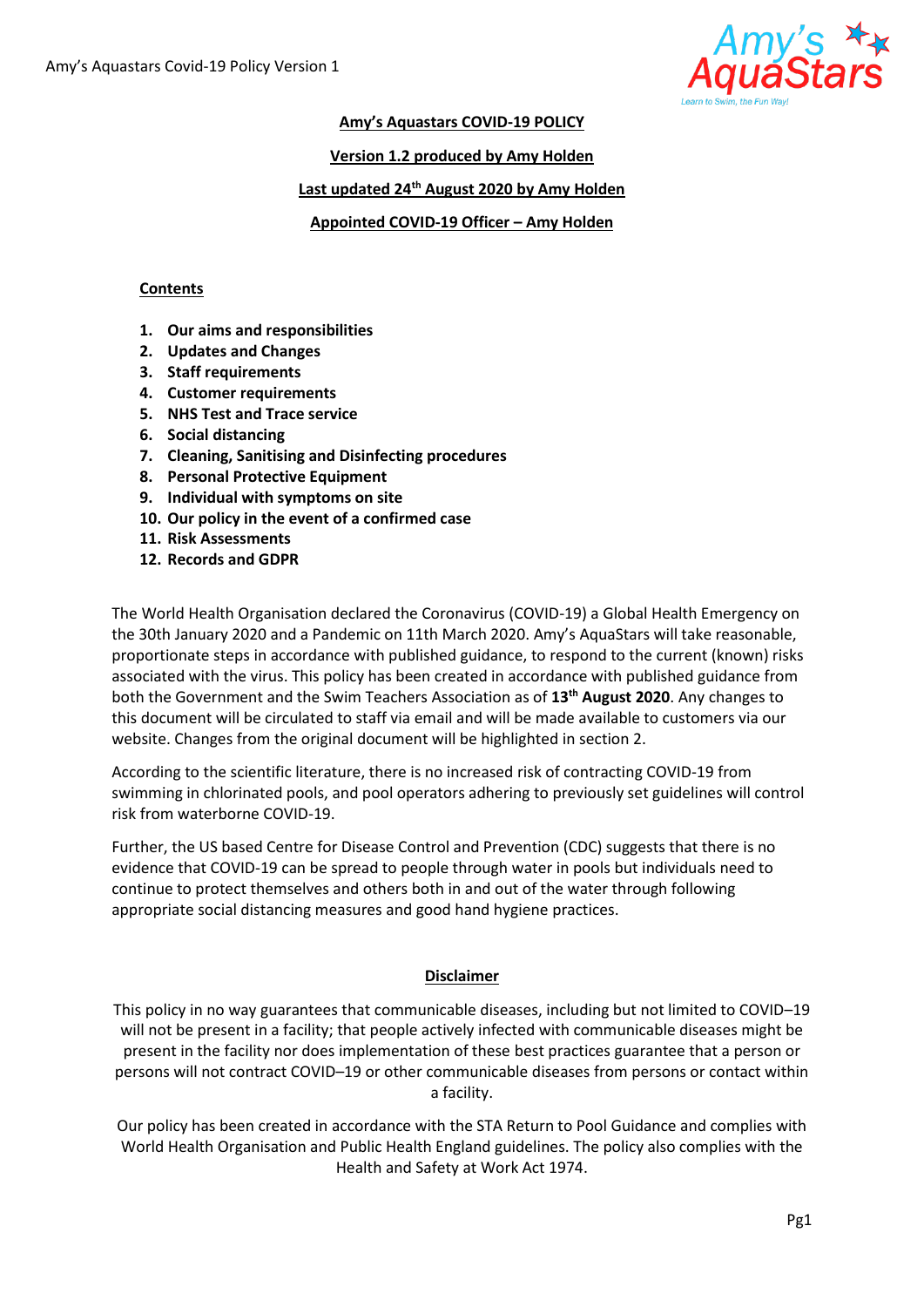

# **1. Our aims and responsibilities**

Our Aim – To avoid the spread of the disease by recognising the signs and symptoms, mitigating transmission and recording all necessary information for the NHS track and trace service, which will enable us to run our swim school as safely as possible for our staff and customers.

Our responsibilities are to enforce our Covid Policy in order provide a Covid secure environment for our staff and customers.

Our staff will take all reasonable measures to enforce social distancing guidelines, provide a secure environment, follow current government guidelines and communicate with customers on actions that need to be taken to comply with our policies.

We will advise our customers on actions that they need to take to mitigate transmission and we ask all our customers to follow the hygiene and social distancing measures that we have put in place. If customers do not follow our procedures, then we will not be able to provide swimming lessons for them and they will be asked to leave the premises. Customer notice - No refunds will be given if you are asked to leave due to refusal to follow our guidance and your place on the swimming course will be declined.

# **2. Updates and changes**

This section highlights any updates or changes that have been made to our policy since the original document was created.

| <b>Version</b> | <b>Changes Made</b>                      | Date of changes made |
|----------------|------------------------------------------|----------------------|
|                | $N/A$ – Document created                 | 17/08/2020           |
| 1.2            | Update to bodies compliance (disclaimer) | 24/08/2020           |
| 1.2            | Section 7 title renamed                  | 24/08/2020           |
|                |                                          |                      |
|                |                                          |                      |
|                |                                          |                      |
|                |                                          |                      |

## **3. Our staff requirements**

We require all our staff and volunteers to complete a declaration to comply with up to date government guidelines and advice from our governing bodies.

We also require all staff and volunteers to complete a COVID-19 health questionnaire prior to commencing work with us.

Our designated Covid-19 Officer will communicate with our staff via email, any guidance and updates that are issued by the Government or by the STA.

All staff and volunteers are required follow our COVID-19 policy.

We will collect the following information from our staff members to enable us to assist with the NHS Test and Trace service: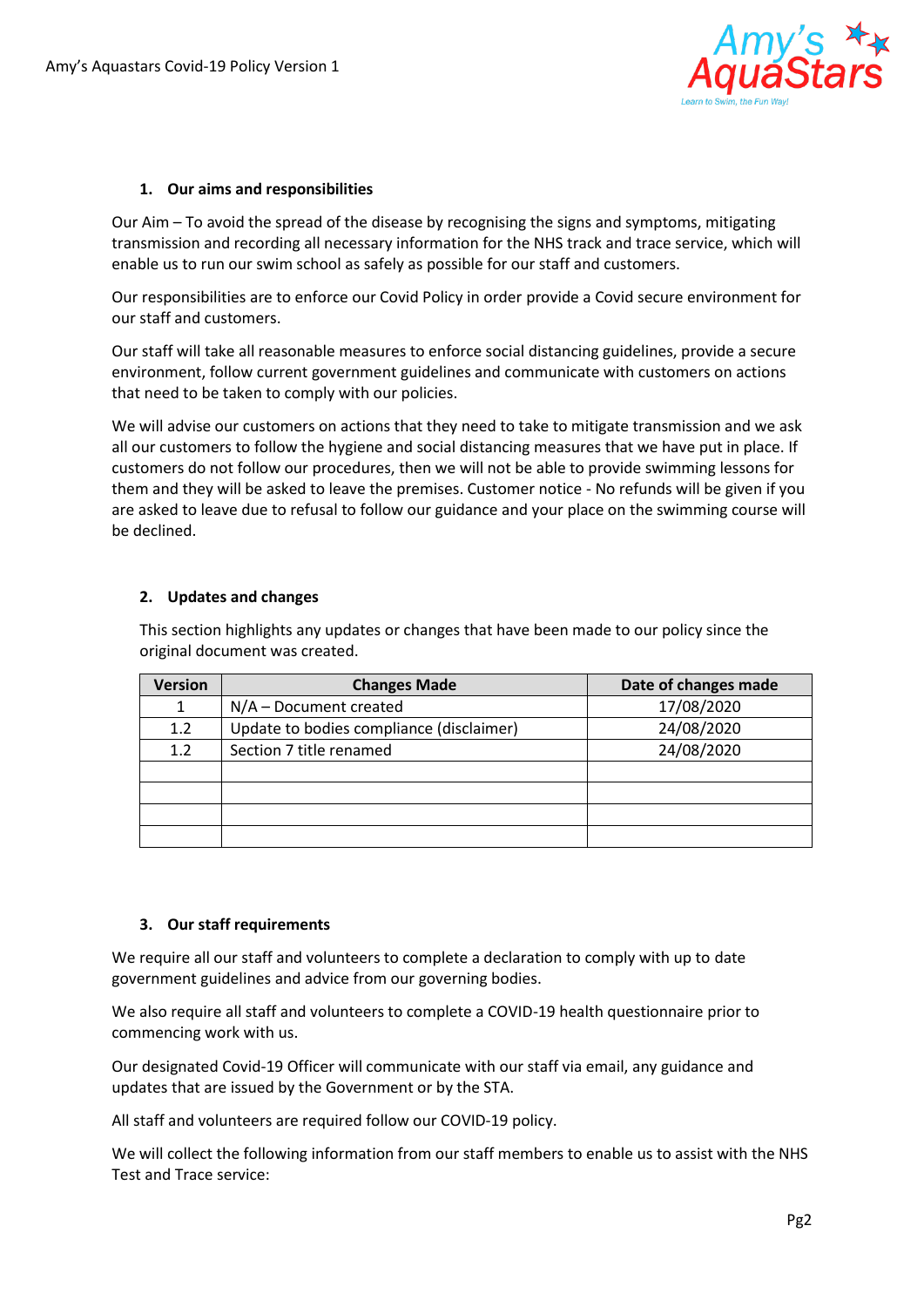

- The names of staff who work at the premises
- A contact phone number for each member of staff
- The dates and times that staff have been present

If a staff member answers yes to any of the following questions:

- Have you travelled overseas in the past 14 days?
- Have you been in contact with a confirmed case of COVID-19 in the past 14 days?
- Have you felt or shown any symptoms or signs of COVID-19 (listed below)?

They are highly recommended to get tested for COVID-19 and will be asked to provide a copy of the results before being allowed to return to the swim school. They will not be permitted to attend the swim school until proof of full recovery has been provided.

You can apply for a free test here- <https://www.nhs.uk/ask-for-a-coronavirus-test>

The following is a list of possible symptoms of COVID-19:

Fever

Stuffy nose

Continuous cough

Fatigue

Sore throat Diarrhoea

Muscle / and or joint pain Vomiting

Running nose Breathing difficulty

Loss or change to your sense of smell or taste

If you have any of these symptoms:

- Access to the pool is refused
- The UK Government advises that you must self-isolate for 14 days to help limit the spread

## of germs

• If you have any concerns about your health and COVID-19, please call NHS 111

• If you are tested for COVID-19 and it is confirmed, you must immediately advise Amy's AquaStars by telephone on 07925534974

We encourage all our staff and volunteers to arrive at the pool in uniform where possible.

All staff are asked to bring minimal personal items and store them away from members of the public whilst teaching.

Staff will have their own set of equipment and stationary, provided by Amy's AquaStars and will not be permitted to share this equipment with anyone else. The cleaning of this equipment is the responsibility of the member of staff.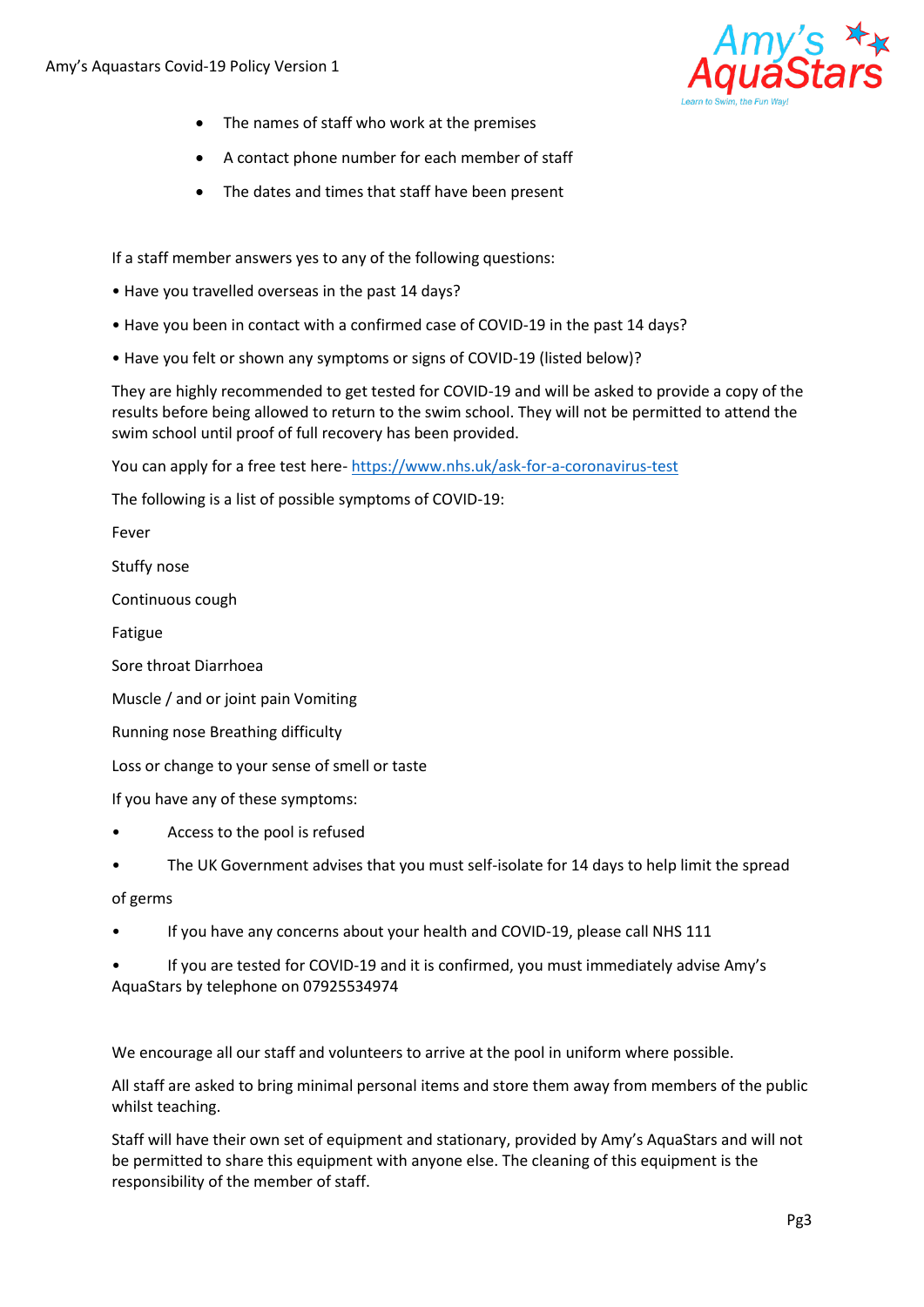

Staff will be provided with their own set of PPE and will be responsible for maintaining and disinfecting their equipment.

Staff are required to wash all uniform at the end of each day, in accordance with manufacturers guidelines and at the highest temperature possible.

Registers will be taken electronically where possible, if not possible, paper copies will be used.

Teachers are not required to wear PPE in the pool, or on poolside, however, social distancing of 2m is recommended or 1m plus mitigations, where 2m is not possible.

Teaching Assistants will assist in guiding customers into the pool, to avoid close contact between customers and teachers. In the areas outside of the pool, PPE should be worn if 2m social distancing can not be maintained.

# **4. Our customer requirements**

By attending our swimming lessons, our customers are agreeing to comply with our COVID-19 policy and procedures. Customers that do not comply will not be permitted into the building and could be removed from our swimming programme.

It is important that any person who enters any part of the pool or venue is medically and physically fit and is not a danger to themselves or the health and safety of others. If you are not sure, you should seek medical guidance from NHS 11[1 https://111.nhs.uk/covid-19/](https://111.nhs.uk/covid-19/)

If you live in an area which is under local lockdown, you must take steps to avoid interaction with other people outside your household when at the pool. If possible you should wait outside or in your car whilst the lesson takes place, if this is not possible then face masks and restricted interaction is recommended. Please follow government guidance for your area.

Current COVID-19 related government restrictions as they apply to everyone are:

a) Any swimmer / parent / guardian that has travelled overseas must self-isolate for 14 days and not attend swimming;

b) Any swimmer / parent / guardian that has been in contact with a confirmed case of COVID-19 must self-isolate for 14 days;

c) Any swimmer /parent / guardian with symptoms or signs of COVID-19 (see below) MUST NOT attend a Swim School until full recovery has taken place;

It is important to look out for the following symptoms:

Fever

Stuffy nose

Continuous cough

Fatigue

Sore throat Diarrhoea

Muscle / and or joint pain Vomiting

Running nose Breathing difficulty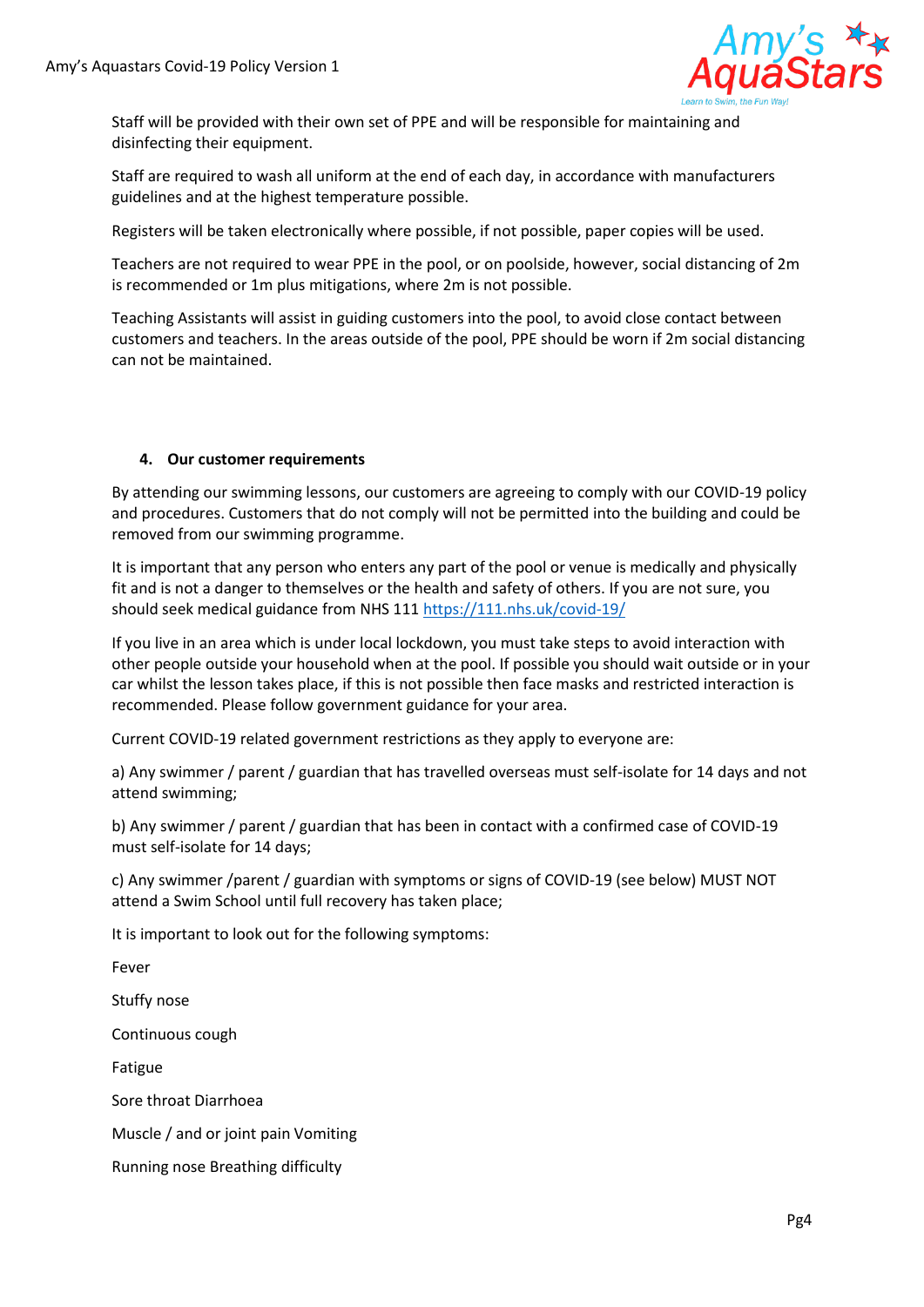

Loss or change to your sense of smell or taste

If you have any of these symptoms:

- Access to the pool is refused
- The UK Government advises that you must self-isolate for 14 days to help limit the spread

## of germs

- If you have any concerns about your health and COVID-19, please call NHS 111
- If you are tested for COVID-19 and it is confirmed, you must immediately advise Amy's AquaStars by telephone on 07925534974

# **5. NHS Test and Trace**

NHS Test and Trace is a key part of the country's ongoing COVID-19 response. If they can rapidly detect people who have recently come into close contact with a new COVID-19 case, they can take swift action to minimise transmission of the virus. This is important as lockdown measures are eased and will help us return to a more normal way of life and reduce the risk of needing local lockdowns in the future.

By maintaining records of staff, customers and visitors, and sharing these with NHS Test and Trace where requested, we can help to identify people who may have been exposed to the virus. Containing outbreaks early is crucial to reduce the spread of COVID-19, protect the NHS and social care sector, and save lives. This will help to avoid the reintroduction of lockdown measures and support the country to return to, and maintain, a more normal way of life.

We may need to inform staff if they have potentially come into contact with a confirmed case, however, no personal details will be given and the individual will not be named.

The NHS Test and Trace service will contact listed individuals who have come into contact with a confirmed case. Amy's AquaStars will not contact listed individuals.

Amy's AquaStars already collects and maintains information for registration, medical and emergency purposes, via our MyLessons account, however, we will require additional details of anyone who attends the pool, that are not already registered on our online service. We will also ask all customers to advise us if they have come into contact with anyone who has or if they themselves have tested positive for COVID-19.

The following information may be used and shared with the NHS, where necessary, in the event that someone who has tested positive for COVID-19, has been in contact with our swim school:

- The names of staff who work at the premises
- A contact phone number for each member of staff
- The dates and times that staff have been present
- The name of the customer or visitor. If there is more than one person, then one member will be used as a 'lead member' of the group.
- A contact phone number for each customer or visitor, or for the lead member of a group of people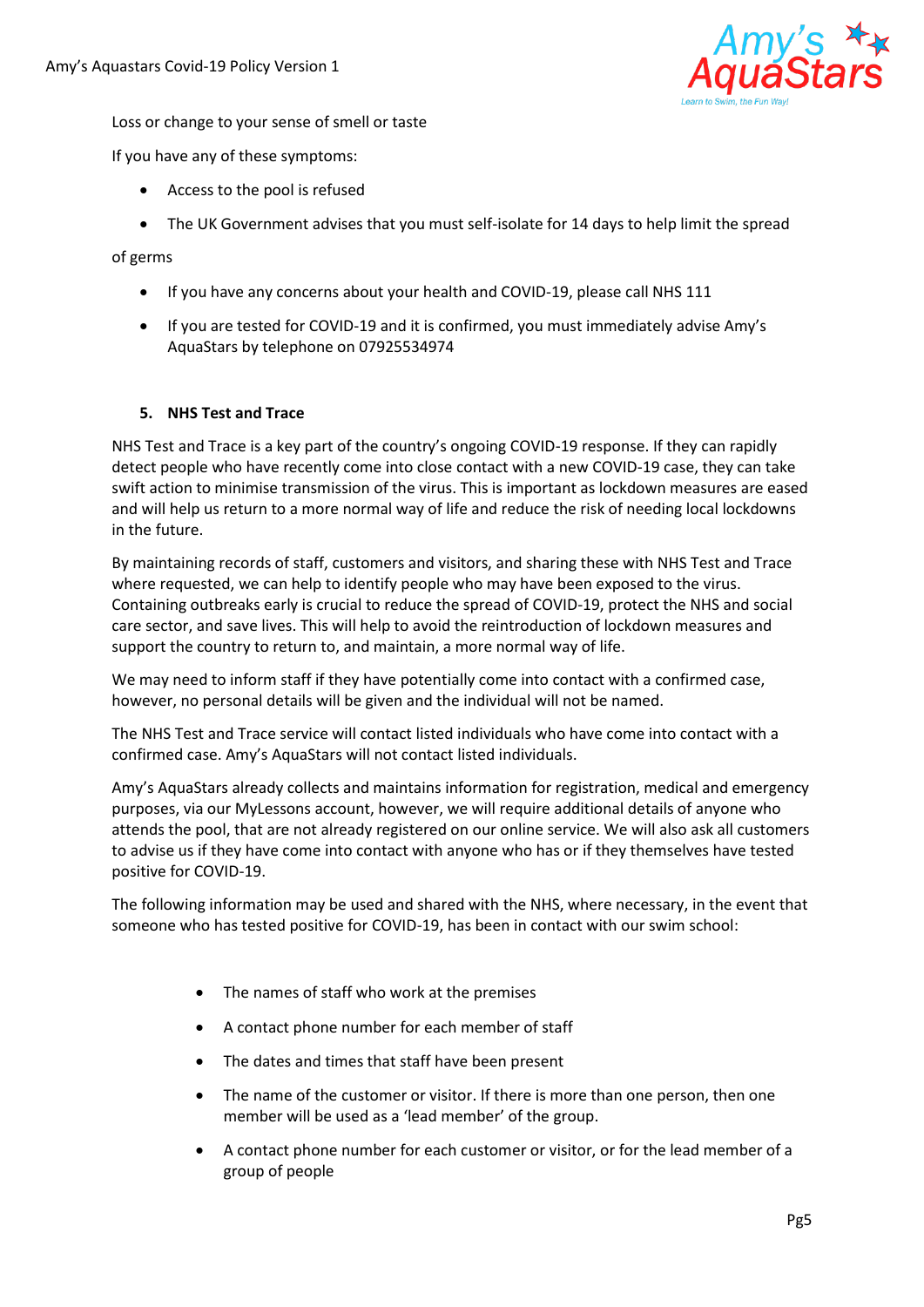

- Date of visit, arrival time and, where possible, departure time
- The staff members who were present at the pool at the time of contact

We will not collect or use any additional data than listed for this purpose and we will not share the information for any other reason than the NHS Track and Trace service. This is apart from our usual service, which has already been agreed to in our terms and conditions and can be viewed in our data protection policy and runs in line with General Data Protection Regulations. There is no obligation to comply with this service, however, non compliance may result in us being unable to offer swimming lessons to your child.

## **6. Social Distancing**

Amy's AquaStars will take all reasonable measures to comply with social distancing guidelines at all times. Social distancing must be observed throughout the whole process, from entry to the swimming pool facility, changing rooms, during the lessons, post swim changing and exiting the facility. Our social distancing procedure will be reviewed regularly and any necessary changes will be put into place and communicated to our staff and customers.

The current guidelines as of **17th August 2020** are -

To protect yourself and others, when you leave home you must:

- **wash hands** keep washing your hands regularly
- **cover face** wear a face covering over your nose and mouth in enclosed spaces
- **make space** stay at least a metre away from people not in your household

If you are feeling unwell, get a test and do not leave home for at least 10 days.

We have a maximum of 7 swimmers per class, which runs well under current social distancing guidelines, however, where possible, we will encourage same household family members, to attend the same class, to further our approach to helping to reduce the spread of COVID-19.

We ask that no more than 1 adult accompanies a child to their swimming lessons, except in exceptional circumstances (this can be discussed with staff prior to attending lessons).

During changeover between classes, we are running a no overlap system, so we ask all customers to wait outside the building, until the previous group has exited the building completely. We ask all our customers not to enter the premises, until asked to do so by a member of staff.

To assist us in our 'No Overlap' system, our lesson times have been temporarily reduced to 25 minutes per session. This will be reviewed on a weekly basis and can change at any time. This is to give us more time to implement our social distancing and cleaning procedures and will help us avoid an increase in lesson fees.

Customers are encouraged to arrive as close to their lesson start time as possible, to help reduce the amount of people at the facility.

When inside the facility all spectators are required to wear a face mask unless medically exempt. Proof of exemption may be required upon request.

Swimmers are encouraged to come to the pool 'BEACH READY' as much as possible, with swimwear underneath clothes and ready to enter the pool with minimal use of the changing areas where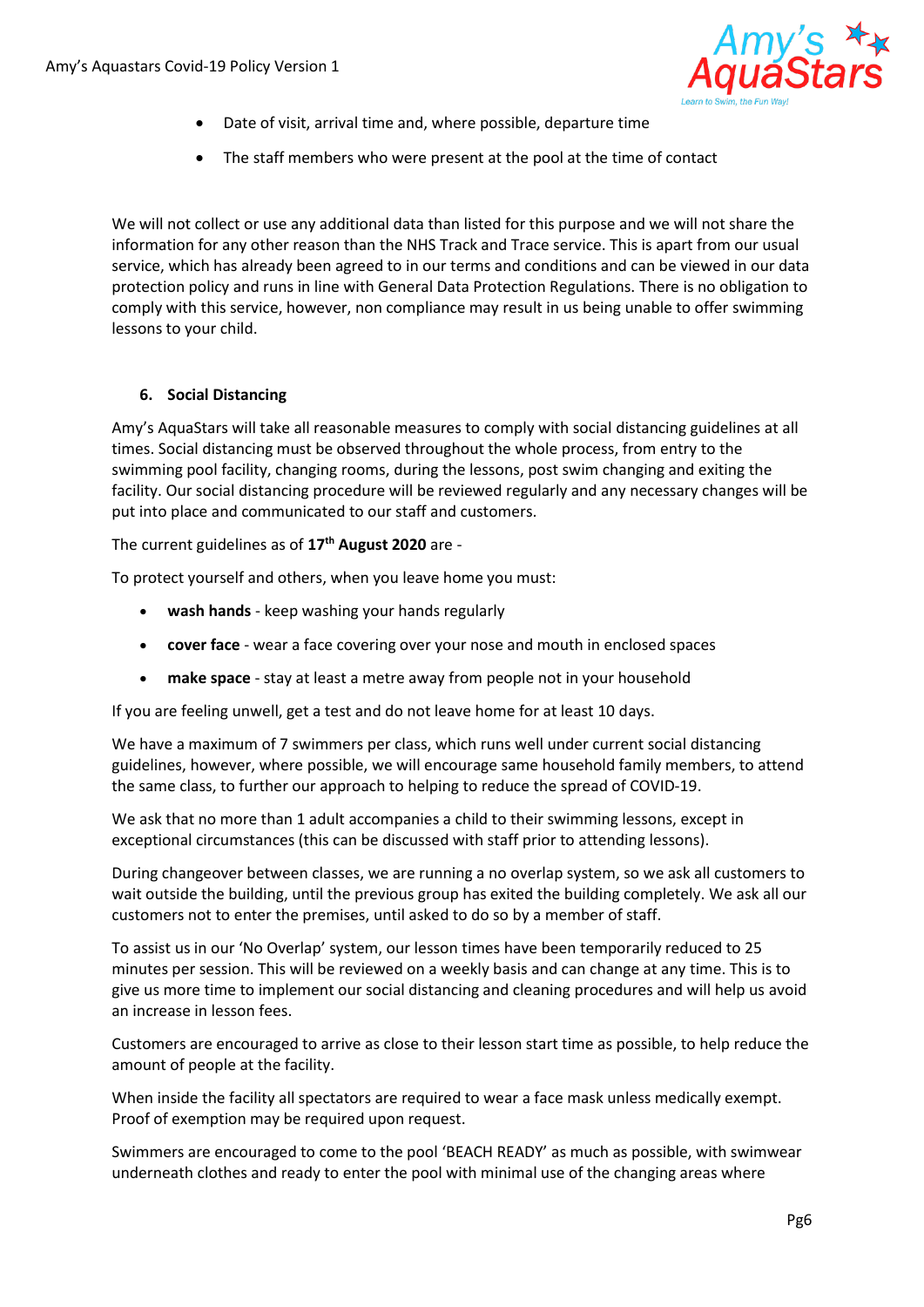

possible. Changing areas will be available, however there will be restricted use of certain areas, to comply with social distancing measures. These areas may change on a regular basis, areas that cannot be used will be clearly marked. Customers are encouraged to bring minimal 'baggage', to avoid congestion in the changing areas.

Once lessons have started, customers are encouraged to either wait outside the building, providing safeguarding policies are complied with, or will be required to wear a face mask inside the building if they wish to spectate. Everyone apart from swimmers and staff must wear a face covering in enclosed spaces, unless medically exempt. Proof of exemption may be required. Disposable face masks will be available to purchase on site.

Customers are encouraged to bring their own equipment where possible. Equipment will be available to purchase from Amy's Aquastars prior to lessons and will be issued at the start of the first session back. Equipment will be provided for those that do not wish to purchase their own.

Our teachers will take reasonable steps to not directly face swimmers when speaking to and assisting them, whilst maintaining a good view of the group to run accordingly with pool safety guidelines. They will also be encouraged to wear visors when teaching, to help reduce the risk of aerosol and droplet transmission.

Social distancing measures will be in place for our teachers when assisting swimmers, this means that where possible, minimal support will be given to our weaker and non swimmers. Risk assessments will be undertaken to ensure that there is no risk to life and to ensure that the safety of our swimmers is not compromised. Equipment and floatation devices will be used when possible to assist swimmers. Where it is not possible to use equipment, teachers will maintain a position that does not increase the possibility of transmission of the infection. If parents are in the water with their child, then teachers will stay out of the water.

Social distancing measures will be in place for swimmers within the pool. Floor plans of the pool are available for teachers to assist them when planning lessons, to ensure that social distancing is maintained within the swimming pool. This will be included in the risk assessments.

The preservation of human life will always take priority over social distancing. Therefore, if a swimmer is in difficulty, the lifesaver / swimming teacher will respond in compliance with their training and up to date guidance from RLSS.

At the end of a session, we ask that swimmers change as quickly as possible and exit the building swiftly.

Where possible, we will minimise touch points and encourage a hands free approach, by asking customers not to lean on the wall overlooking the pool and we will support the door where possible, to allow a hands free exit.

Where we cannot encourage a hands free approach, we will provide hand sanitisers, hand washing facilities and surface cleaners to help reduce transmission of bacteria. These can be used by customers when necessary.

We ask all customers to take any litter/waste with them when they leave.

We will take reasonable steps to avoid people needing to unduly raise their voices to each other. This includes - but is not limited to - refraining from playing music or broadcasts that may encourage shouting, including if played at a volume that makes normal conversation difficult. This is because of the potential for increased risk of transmission - particularly from aerosol and droplet transmission.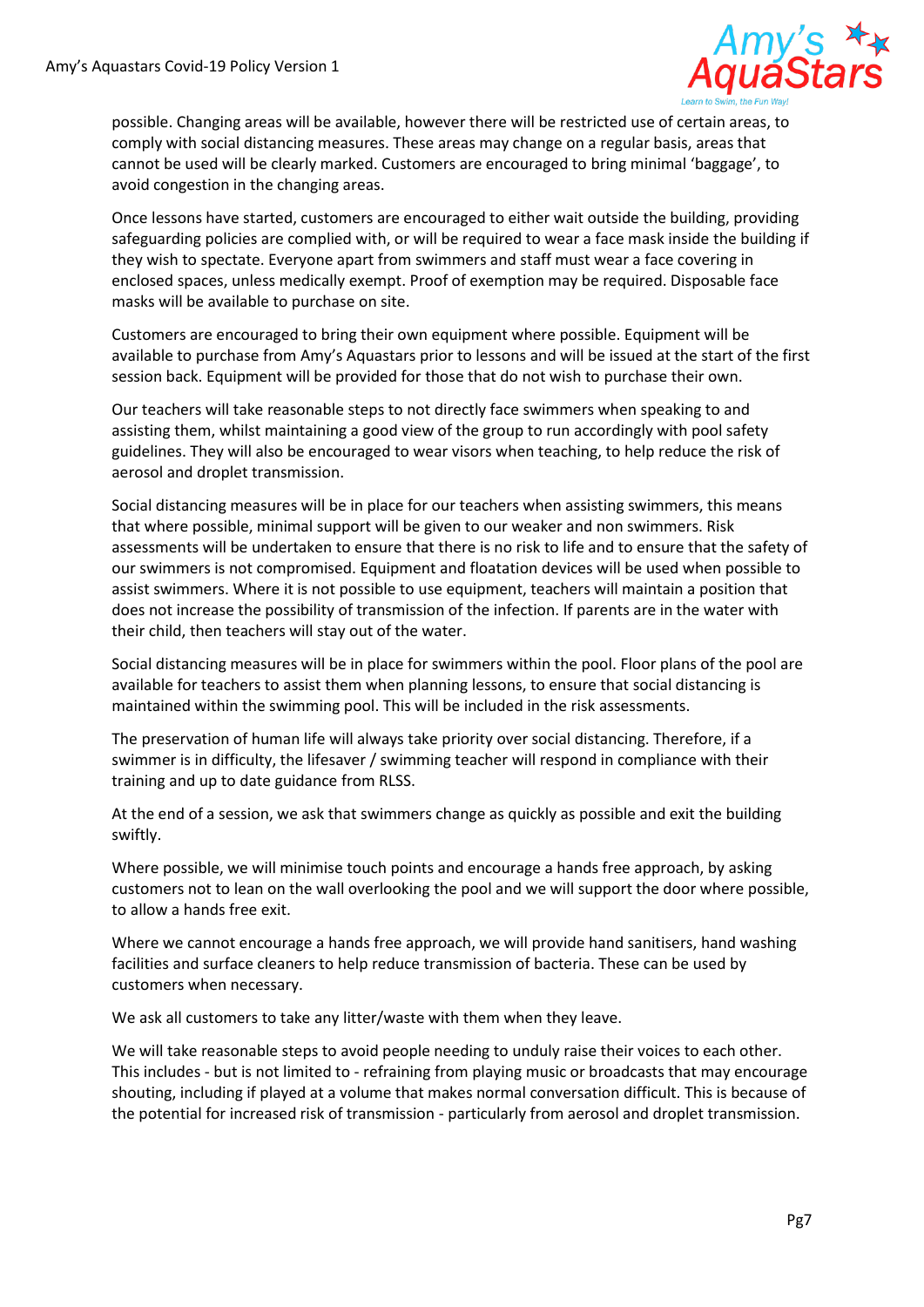

Any questions or discussions with the teacher will need to be asked via your MyLessons account and will be answered as soon as possible. We are encouraging any concerns or queries to be raised in writing, to help maintain enforcement of our social distancing measures.

If customers have a question regarding the social distancing guidelines, then please ask the member of staff permitting you to enter the premises, before the start of a lesson.

Our working environment complies with the most up to date Government advice on –'Working Safely During COVID-19' <https://www.gov.uk/guidance/working-safely-during-coronavirus-covid-19>

# **7. Cleaning, Sanitising and Disinfecting Procedures**

Everyone entering the pool is required to wash or sanitise hands when entering and upon leaving the premises.

Touch points will be cleaned and sanitised between each session and all non touch areas will be cleaned regularly. The following areas will have individual cleaning procedures and logs.

Toilets – Longton pool cleaning schedule

Changing areas – Longton pool cleaning schedule

Poolside areas – Longton pool cleaning schedule

Equipment – Customers will be encouraged to bring their own equipment where possible, this will help avoid transmission of the disease and will help to reduce cleaning times, therefore enabling us to maintain a productive teaching environment.

Where customers do not wish to provide their own equipment, we will provide equipment for use during the lessons. A small set of equipment will be provided per child (dependent on class structure and ability of swimmer) and will not be shared throughout a lesson. Each swimmer will have an equipment set up point, which will be clearly marked on poolside, this is where equipment is to remain when not in use. After each lesson, equipment will be cleaned in accordance with manufacturers guidelines, before being issued to another user.

At the end of each day, a full disinfection process will take place. All equipment will be cleaned, sanitised, disinfected, rinsed and dried. The pool will be fully disinfected by the pool owners. All staff PPE will be disposed of or disinfected in accordance with manufacturers and government guidelines.

All staff are briefed on the differences between cleaning, sanitising and disinfecting. Each cleaning schedule will specify which is to be done and when.

Where possible, disposable cleaning items will be used. Where this isn't possible, non-disposable items will be fully disinfected, rinsed and dried before the next use. This will all be done in accordance with manufacturers and government guidelines.

All manufacturers and government guidelines relative to the cleaning products that we use, will be highlighted within the cleaning schedules. All cleaning procedures and schedules will comply with COSHH regulations 2002.

All cleaning products will be clearly labelled, stored securely and staff will be provided with the information to use products safely. Where PPE is required for cleaning purposes, all staff will be provided with sufficient equipment.

## **8. Personal Protective Equipment and Face Coverings**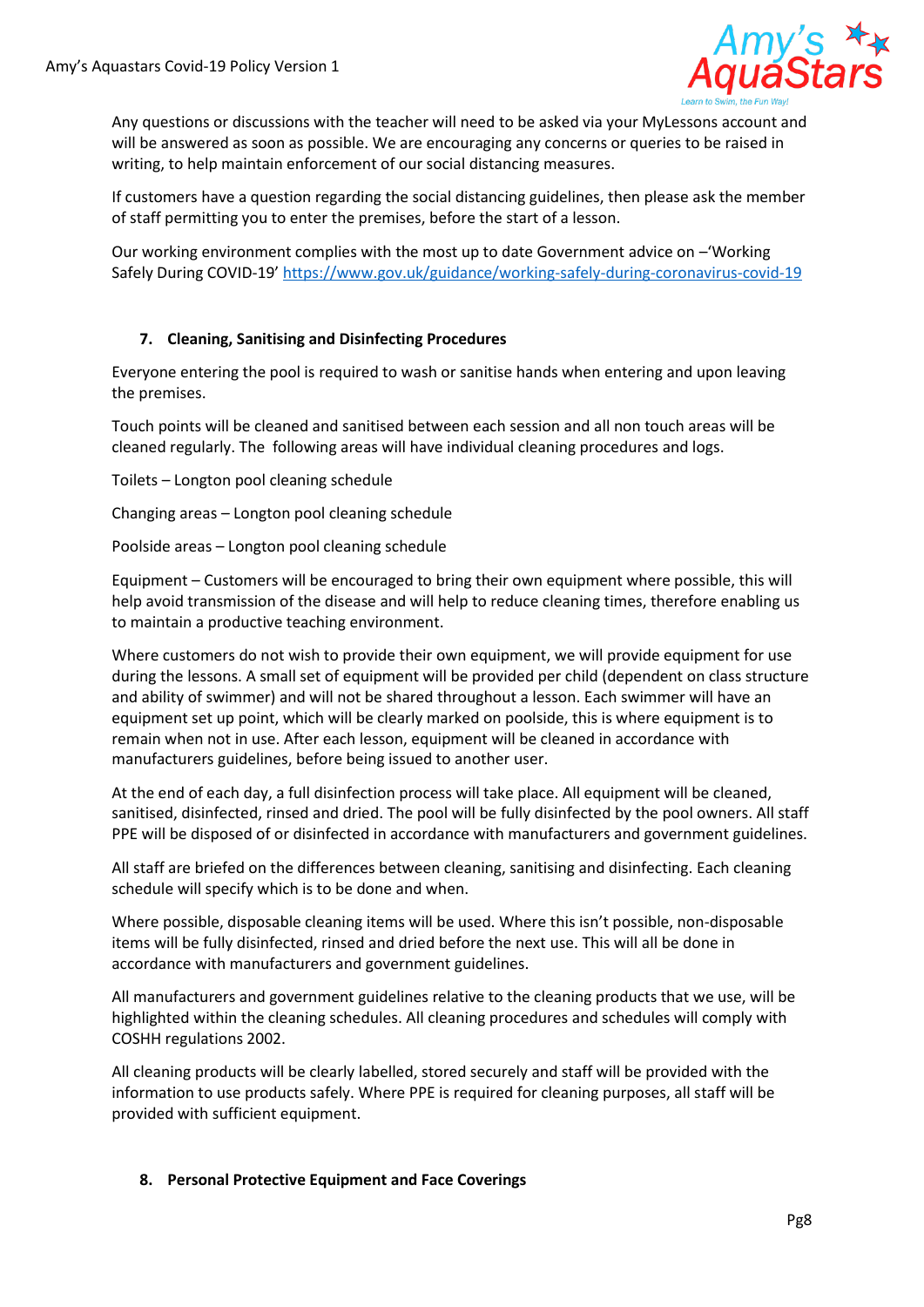

Contact tracers will not consider the wearing of personal protective equipment (PPE) as a mitigation when assessing whether a recent contact is likely to have risked transmitting the virus. Only full medical-grade PPE worn in health and care settings will be considered.

Government guidance currently states that people should wear face coverings when in an enclosed environment and in close proximity to people outside of their household. Therefore we require all non-participants to wear a face mask when spectating unless exempt.

Wearing a face covering in the workplace is not required by law.

Our teachers are not required to wear face coverings as, the wearing of a face covering may inhibit communication with swimmers who rely on lip reading, facial expressions and clear sound. They may wear a visor, but this is not considered as PPE and it is completely optional.

Normal PPE will be used for cleaning, teaching, lifesaving and manual handling, as it is in usual circumstances and will not be used towards mitigating Covid-19 transmission.

# **9. Pool Water Testing**

The pool water testing at Longton Pool is the responsibility of management of the venue. Where tests are not sufficient, then swimming lessons will not take place until the chemical levels are sufficient for swimming to take place.

## **10. Individual with symptoms on site**

Amy's Aquastars will comply with guidance from the local Public Health England Health Protection Team, in the event of an individual with symptoms on site. The contact telephone number for the Lancashire area is 0344 225 0562, the out of office contact telephone number is 0151 434 4819.

In the event of an individual displaying signs or symptoms of Covid-19 on site then the following procedure will take place –

- The individual will be separated from any other persons in the building, by either exiting through the main door, or if they need to change first by going into one of the changing rooms with the door closed.
- The individual will be asked exit the premises and will be advised to seek Government guidance regarding self isolation at home and requesting a free test from NHS Test and Trace service. Advice can be found at<https://www.gov.uk/coronavirus>and <https://www.nhs.uk/conditions/coronavirus-covid-19/>
- Details of the individual displaying symptoms will be recorded within our Covid-19 Test and Trace Log to assist with the NHS Test and Trace service. This will include –
	- 1. Name of person showing symptoms
	- 2. Date and Times of being present at the site
	- 3. Teachers and Staff who were present at the time
	- 4. Areas of the building that the individual had been present
	- 5. Action taken including isolation, cleaning, sanitising and disinfecting.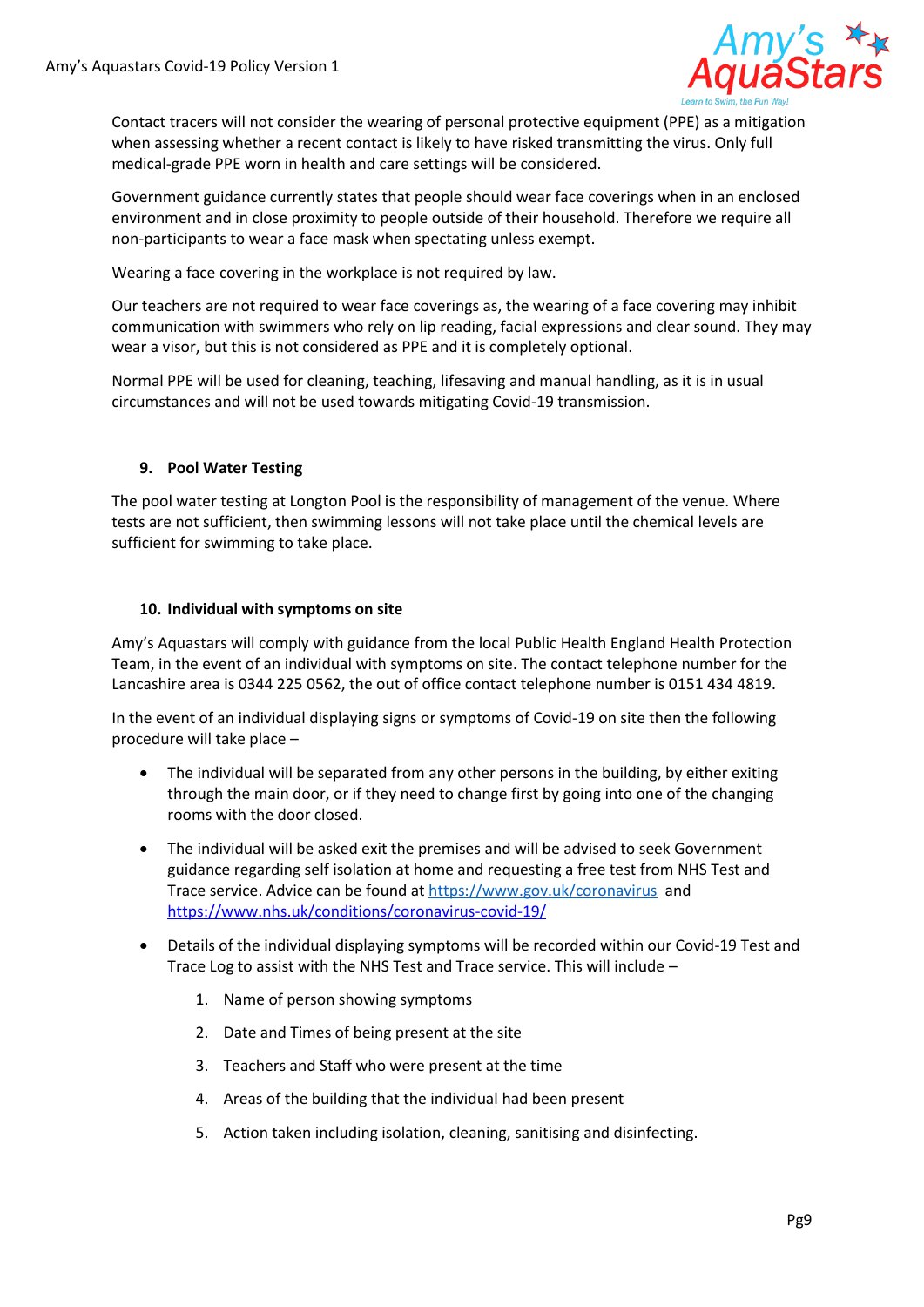

• An extra sanitisation will take place in the areas that the individual was present and touch points will be disinfected under the standard Covid-19 cleaning procedures

If the individual is a member of staff, then staff procedures will be followed.

If lessons need to be cancelled due to a teacher displaying symptoms, then customers will be informed and a credit will be given for missed lessons.

## **11. In the event of a confirmed case**

Amy's AquaStars will react to a confirmed case of Covid-19 in accordance with NHS Test and Trace workplace guidance. We will follow guidance and contact all close contacts when advised to so.

Close contacts do not need to self isolate unless told to do so by NHS Test and Trace. They do need to

- 1. Avoid contact with people classed as high risk
- 2. Take extra care regarding good hygiene and social distancing
- 3. Watch out for symptoms and self-isolate if they also show signs of coronavirus

We may need to keep staff informed about confirmed cases but individuals will not be named.

Individuals who need to self isolate due to close contact with a confirmed case, will be notified by the NHS Test and Trace service.

If the facility needs to close for a deep clean due to infection, then customers will be notified and credits will be given for missed lessons.

Amy's AquaStars will use current, up to date registers from SwimSoft to assist in notifying close contacts. Therefore customers should ensure that their contact details are up to date on their MyLessons account.

Following a confirmed case, the facility will be cleaned, sanitised, disinfected and dried.

#### **12. Risk Assessments**

We will develop, implement, monitor, and continually review our risk assessments particularly including within them, the potential of someone being exposed to COVID-19.

Risk assessments can be viewed on request.

## **13. Records and GDPR**

Amy's Aquastars respects your rights to privacy and complies with the Data Protection Acts 1988 & 2002 and the EU General Data Protection Regulation 2018 (GDPR).

Amy's AquaStars will not collect or use any additional data than listed in section 5 and we will not share the information for any other reason than the purpose of the NHS Track and Trace service. This is apart from our usual service, which has already been agreed to in our terms and conditions and can be viewed in our data protection policy and runs in line with General Data Protection Regulations. There is no obligation to comply with this service, however, non compliance may result in us being unable to offer swimming lessons to your child.

Amy's AquaStars will maintain records of staff, customers and visitors and will share these with NHS Test and Trace where requested. Any additional data collected for this purpose will be stored for 21 days and disposed of thereafter in compliance with GDPR Regulations.